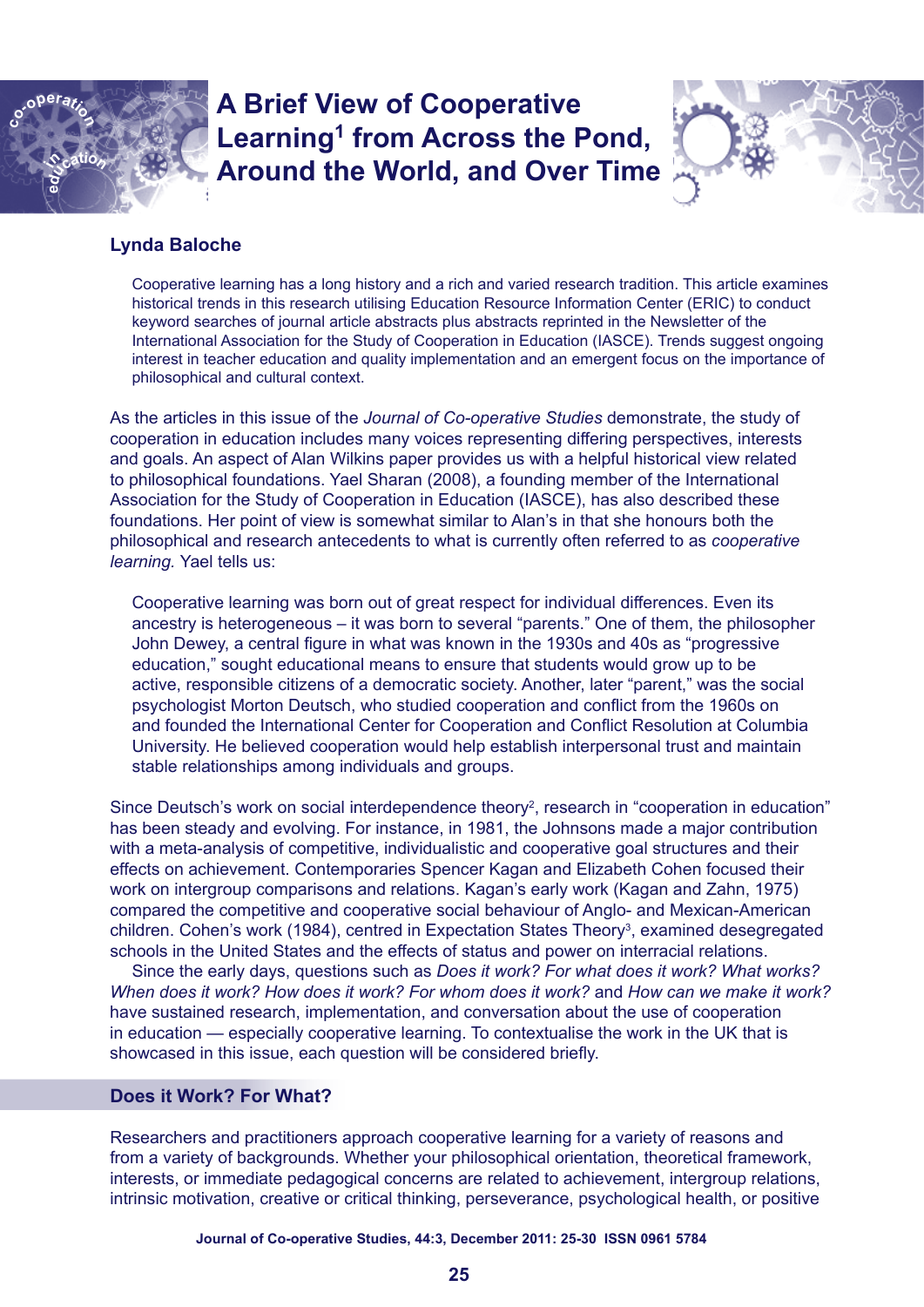attitudes towards school, community and learning, research suggests that using cooperation for learning has potential positive effects.

For instance, a cursory Education Resource Information Center (ERIC) search, using the terms "cooperative learning" and "critical thinking" and limiting results to academic journals and publications from 1990 to 2011, returned 83 articles. If your interests are content specific - such as mathematics, science, second-language acquisition, distance education, or computer-assisted instruction - results are equally rich. Another quick ERIC search, this time using the terms "cooperative learning" and "mathematics" and the same date range, yielded 252 articles; when "motivation" was added as a descriptor, the choices were winnowed to 100. These are impressive numbers and support the Johnsons' (2009) statement that:

widespread and increasing use of cooperative learning is one of the great success stories of social and educational psychology … [which] largely rests on the relationships among theory, research, and practice.

Since 1979, one significant supporter and disseminator of cooperative learning theory, research, and practice has been The International Association for the Study of Cooperation in Education. Currently, IASCE publishes a newsletter three times a year and a prominent feature in each issue is *From the Journals*. This feature contains abstracts from articles, published in English, which relate to cooperative learning; a goal for this feature is to be as inclusive and current as possible. A brief analysis of abstracts from the last eight issues (2009, 2010, and through to the August 2011 issue; all available at IASCE.net) suggests limited research emphasis on *Does cooperation work for learning*? Given the depth and longevity of this type of research, this makes sense. Analysis of this same array of abstracts suggests patterns in "content area" focus — with 34 articles related to mathematics and/or science, 21 to technology, 18 to distance education, 15 to reading/language arts, and nine to second-language acquisition. Given technological trends, governmental mandates, and globalisation, these numbers, again, make sense.

#### **What Works?**

The 1980s and 1990s saw a proliferation of cooperative learning models, methods, and strategies. For instance (and the examples below are meant to be illustrative - not exhaustive), the Johnson's (1984) model of five elements - positive interdependence, face-to-face promotive interaction, individual accountability, social skills, and group processing - served as the foundation for their *Learning Together* method that teachers could utilise to help them develop cooperative lessons. At about the same time, Kagan (1985) outlined three basic principles for cooperative learning - positive interdependence, simultaneous interaction, and individual accountability. Kagan utilised these principles to codify and develop dozens of cooperative strategies that he called structures. Subsequently, *The Structural Approach* became a focal point in his work in helping teachers develop cooperative lessons. Aronson's *Jigsaw* (1996) and Slavin's (1995) *Teams Games Tournaments (TGT)* are further examples of methods based on a strategy approach. *TGT* stands out for its combined use of competition and cooperation, suggesting a somewhat different theoretical approach. Another significant model is Cohen's work in *Complex Instruction* (1986), with three main components - multiple-abilities curricula, cooperative strategies with teacher observation and feedback, and status interventions. The Sharans' (1992) *Group Investigation* method*,* with its emphasis on student-centred planning and inquiry, has firm philosophical antecedents in the work of Dewey and Thelen (1981), while Gibbs' (1994) *Tribes* model emphasises the components needed to develop a caring culture.

The use of specific methods and strategies, and research into their use and effectiveness, appear to have considerable longevity. For instance, an ERIC search, using the terms "cooperative learning" and "jigsaw" yielded 46 articles in just a ten-year period between 2000 and 2010; a search of "group investigation" for the same period yielded 16. Today, while any given researcher or practitioner may prefer a particular theoretical orientation, method, or group of strategies, one hopes that researchers and practitioners alike are familiar with multiple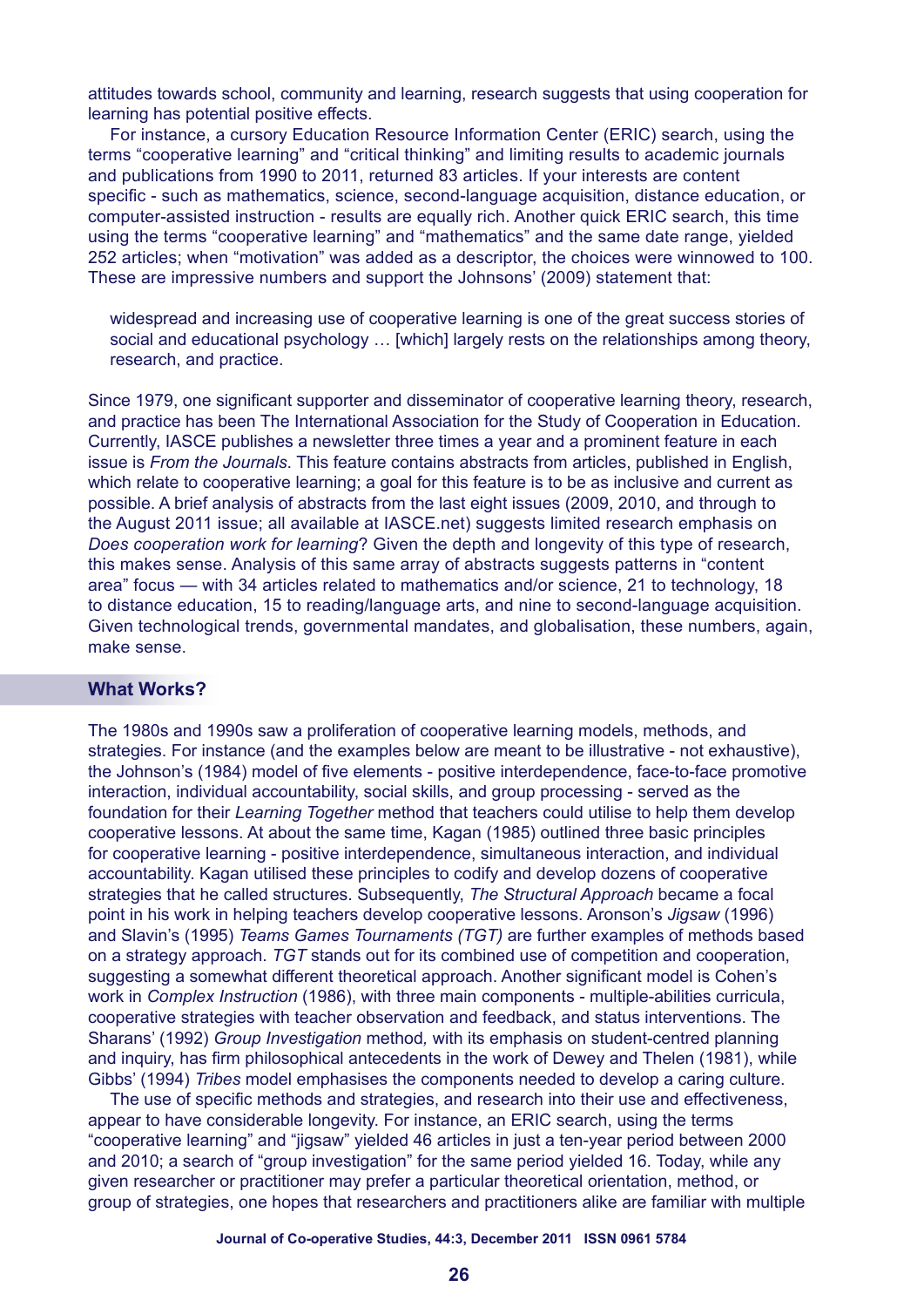

models, methods, and strategies. A comprehensive view will increase the likelihood that research will inform practice and that implementation decisions will support the attainment of desired outcomes.

## **How Does it Work? When Does it Work?**

This is an exciting and continuing avenue of research. Historically, Webb, Dansereau, O'Donnell, and Hertz-Lazarowitz have been among those who explored these questions; an author search of their names can quickly situate one in a vital body of work. A more recent and prolific voice has been Robyn Gillies and her colleagues. In one study, for instance, Gillies and Haynes (2011) examined the conditions that tend to increase student problem solving, reasoning, and explanatory behaviour. Research investigating the conditions for high-quality cooperation is so varied that abstracts from just one 2011 issue of the IASCE newsletter include several titles that demonstrate the vitality and diversity of this work. Examples include: *The Investigation of Peer Assessment in Primary School Cooperative Learning Groups with Respect to Gender* (Yurdabakan, 2011), *Which Cognitive Processes Support Learning during Small-Group Discussion? The Role of Providing Explanations and Listening to Others* (van Blankenstein et al, 2011), and *Who Benefits from Cooperative Learning with Movement Activity?* (Shoval and Shulruf, 2011).

## **For Whom Does it Work?**

To begin, we will return to the *From the Journals* analysis, and examine first the age range of the subjects in various studies and then the geographical locations of those studies. Thirteen abstracts represented studies which focused on children ranging from pre-school to about age ten: a) 11 focused on young adolescents, b) 11 focused on adolescents, and c) a surprising 40 on post-secondary students (this category included both vocational and university settings).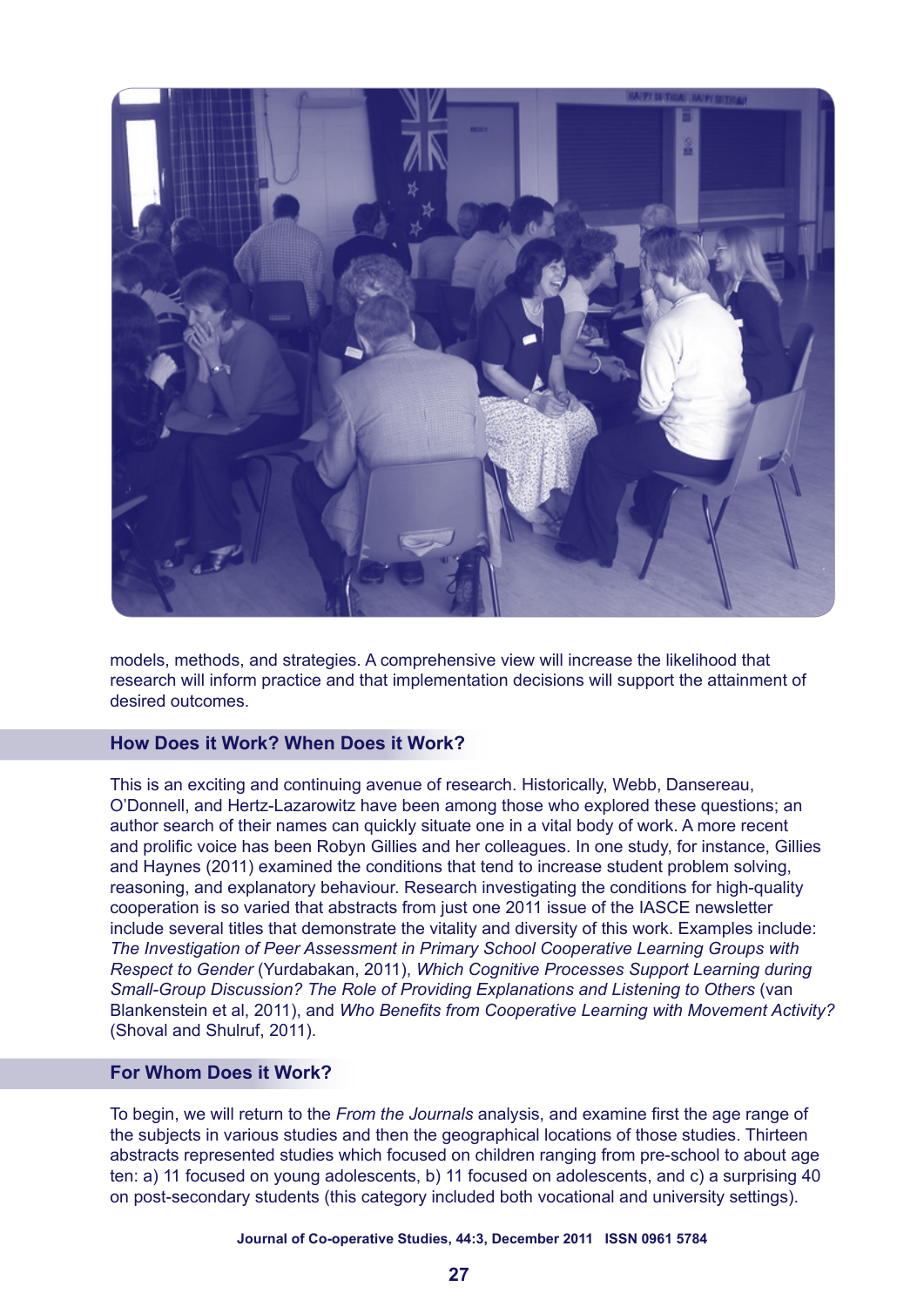(The abstracts also included two longitudinal studies, and it was not possible to tell the age range of study participants, from abstracts alone, for over 40 studies.) Sixty-four abstracts were from studies conducted or published in the United States, five from the UK, fourteen from additional countries in the EU, nine from Asia, and an array came from additional countries including Australia, Turkey, and Canada. (It was not always possible to place each study in a geographical context from information included in the abstract and a few specifically focused on subjects from multiple countries.) The geographical analysis is of course skewed, and not necessarily representative of the wide range of work being done in the field, since all abstracts reprinted by IASCE are from articles published in English.

This data is a mere hint at a larger issue. An important trend in cooperative learning research has become the study of cultural context. Around the world, researchers and practitioners alike are becoming more sensitive to cultural context and more aware of assumptions (sometimes faulty) about implementation. Researchers are questioning even simple principles - such as the value of heterogeneity in group membership - and are learning that some principles, born of research in a particular historical and cultural context, don't necessarily "translate" well into a different context. Again, abstracts from just one 2011 issue of the IASCE newsletter include titles that suggest the diversity of this work. For instance: *Intangible Culture, Cooperation and Intercultural Dialogue among University Students* is a study of "intercultural competence and dialogue across cultural borders between university students from different Portuguese-speaking countries" (Goncalves, 2011). *Group Composition of Cooperative Learning: Does Heterogeneous Grouping Work in Asian Classrooms?* suggests that friendship groups are preferred in Confucian cultures and that cooperative learning activities need to be adapted for Asian classrooms (Thanh-Pham and Gillies, 2010). This issue of the *Journal of Co-operative Studies* is another fine contribution to this trend, as it provides a picture of "what's happening" in a particular time and place and explicitly examines the rich history and influence of the cooperative movement in the UK.

#### **How Can we Make it Work?**

For several years, the IASCE Newsletter featured stories of cooperative learning implementation in different parts of the world. These stories - from countries as varied as Turkey, Armenia, Finland, Hong Kong, Israel, Cyprus, and Germany - provided insights into the challenges of cultural context, political mandates, and resource allocation. The newsletter regularly includes reports from conferences as well. In recent years, the newsletter has featured reports from Italy, Canada, Korea, Latvia, Greece, Japan, and Australia; each provides a sense of issues important to the region.

Quality implementation of cooperative learning has always been an issue. As early as 1992, Kohn analysed implementation problems, suggesting that cooperative learning is sometimes "deleted or diluted" because it is threatening. Fullan (1993), the Child Development Project (Schaps, 2003), and others have written extensively about systemic educational change efforts, specifically as they relate to cooperative learning. In 1998, IASCE supported the publication of *Professional Development for Cooperative Learning: Issues and Approaches*. In 2004, the organisation supported *Teaching Cooperative Learning: The Challenge for Teacher Education*. Both books represented important and timely topics. In the past few years, Lesson Study<sup>4</sup> has become a promising and popular model for teacher development. The *From the Journals* analysis identified 13 abstracts describing studies linked to teacher education or professional development; and ERIC search yielded 240 results from 2000 to 2011. These numbers suggest that researchers consider this to be a critical focus. In 2010, Sharan published *Cooperative Learning for Academic and Social Gains: Valued Pedagogy, Problematic Practice*. Not surprisingly, multiple authors in this issue of the *Journal of Co-operative Studies* discuss the challenges of professional development and sustained cooperative learning implementation. Initial preparation, on-going professional development and support, cultural contexts, fiscal realities, and political mandates all effect the implementation of quality.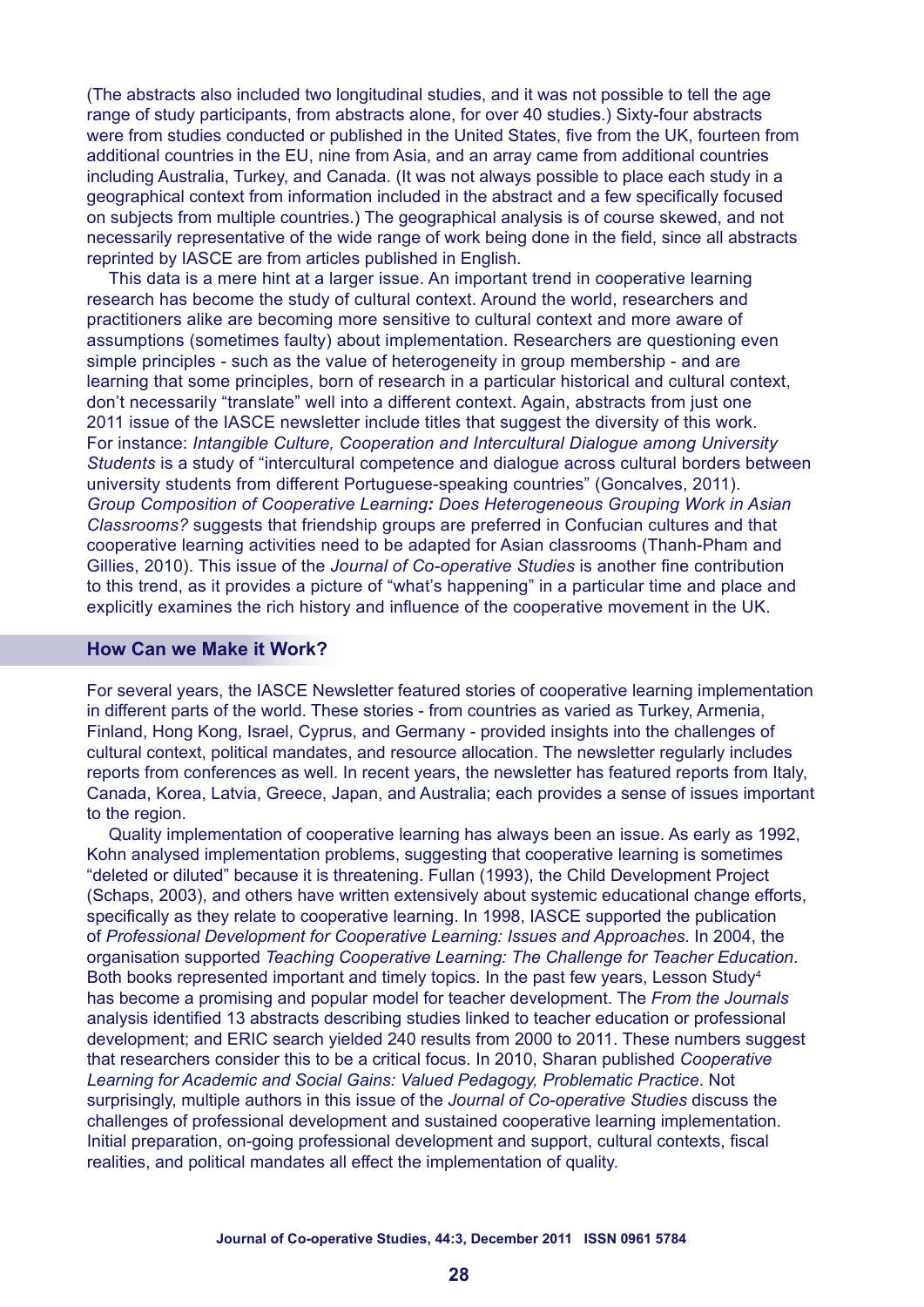## **Moving Forward**

As the study of cooperation in education and the use of cooperative learning move forward, it is important to remember that this work is supported by an extraordinarily rich and diverse research base, widespread success stories of large scale, small scale, and individual implementations, and considerable critique and analyses of implementation shortcomings and disappointments. The research base is *so* rich that it takes an on-going commitment to sort out "what we know" about any particular aspect of the use of cooperation in education. It is important that we make this effort and support implementations that build on what we know. It is equally important that we do not adhere so thoroughly to what worked, or to a particular model or method, that we become blind or indifferent to differing contexts and needs or miss opportunities to learn new approaches or a purposeful blend of approaches. There is little need or benefit to be gained from "reinventing the wheel", but there is benefit to be gained from examining each wheel and making sure it is well designed for its purpose.

It is this rich history and rich research literature that has moved the use of cooperation in education in general, and cooperative learning in particular, away from the margins and into the mainstream. We can now utilise this same rich history and research to sharpen the focus on cooperation and to respond to challenges and detractors. Most likely, we will need to question practices and policies that would serve to move us away from cooperation whether such a move is intentional or the unintentional consequence of other agendas and initiatives. We will certainly need to participate in the development of practices and policies that can move us forward, towards greater cooperation. It is crucial, as we engage in debate and planning, that we model the values, skills, and dispositions of cooperation. Those are our greatest strengths.

## **The Author**

Lynda Baloche is the current Co-President of the International Association for the Study of Cooperation in Education, the author of the text *The Cooperative Classroom: Empowering Learning,* and a Professor of Education at West Chester University of Pennsylvania, USA. Her research interests include cooperative learning and creativity and teacher preparation for cooperative learning. Given current fiscal realities of higher education in the US, she has become increasingly interested in the challenges of utilising cooperative strategies with large class sizes and in hybrid settings that blend distance learning with face-to-face interaction.

#### **References**

- Aronson, E and Patnoe, S (1996) *The Jigsaw Classroom: Building Cooperation in the Classroom*. New York: HarperCollins.
- Brody, C and Davidson, N (eds) (1998) *Professional Development for Cooperative Learning: Issues and Approaches*. Albany, NY, SUNY.
- Cohen, E (1984) "The desegregated school: Problems in status, power and interethnic climate." in N Miller and M Brewer (eds) *Groups in Contact: The Psychology of Desegregation* (pp77-96), New York, Academic Press.
- Cohen, E (1986) *Designing Groupwork*. New York, Teachers College Press.
- Cohen, E, Brody, C and Sapon-Shevin, M (eds) (2004) *Teaching Cooperative Learning: The Challenges for Teacher Education*. Albany, NY, SUNY.
- Fullan, M (1993) *Change Forces: Probing the Depths of Educational Reform*. Bristol, PA, Falmer.
- Gibbs, J (1994) *Tribes: A New Way of Working Together*. Santa Rosa, CA, Center Source.
- Gillies, R M and Boyle, M (2011) "Teachers' reflections of cooperative learning (CL): A two-year follow up." *Teaching Education*, 22(1), 63-78.
- Gillies, R M and Haynes, M (2011) "Increasing explanatory behaviour, problem-solving, and reasoning with classes using cooperative group work." *Instructional Science*, 39(3), 349-367.
- Goncalves, S (2011) "Intangible culture, cooperation and intercultural dialogue among university students." *Intercultural Education*, 22(1).
- Johnson, D and Johnson, R (2009) "An educational psychology success story: Social interdependence theory and cooperative learning." *Educational Researcher*, (38) 5, 365-379.
- Johnson, D, Johnson, R and Holubec, E (1984) *Circles of Learning*, Alexandria, VA, ASCD.

#### **Journal of Co-operative Studies, 44:3, December 2011 ISSN 0961 5784**